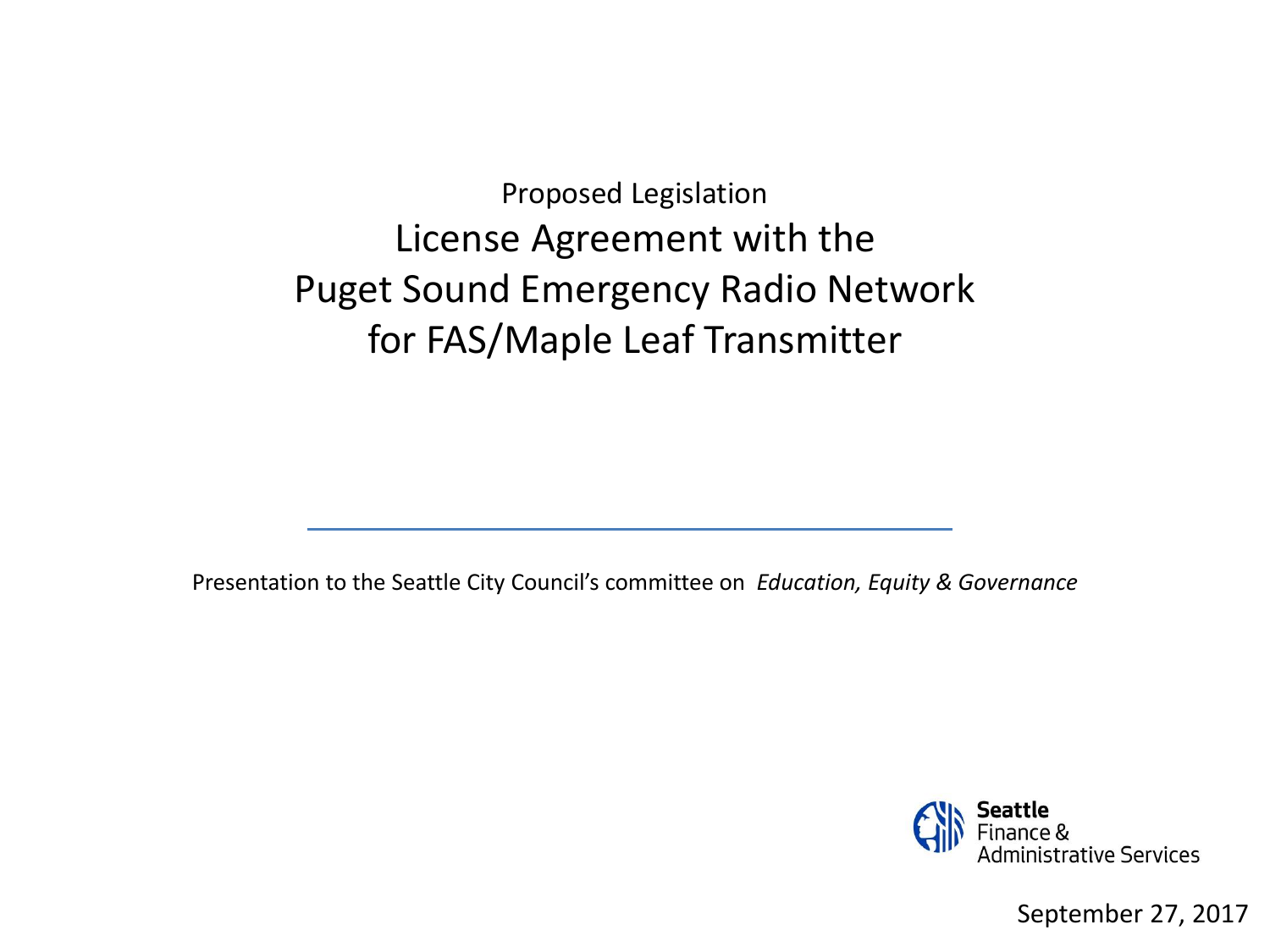#### *Summary:*

*In conjunction with the formation and implementation of the Puget Sound Emergency Radio Network ("PSERN"), the Executive requests the approval of a Council Bill authorizing FAS to enter into a 25-year license agreement with King County/PSERN pursuant to which PSERN will install and operate emergency radio equipment at FAS' Maple Leaf transmitter facility.*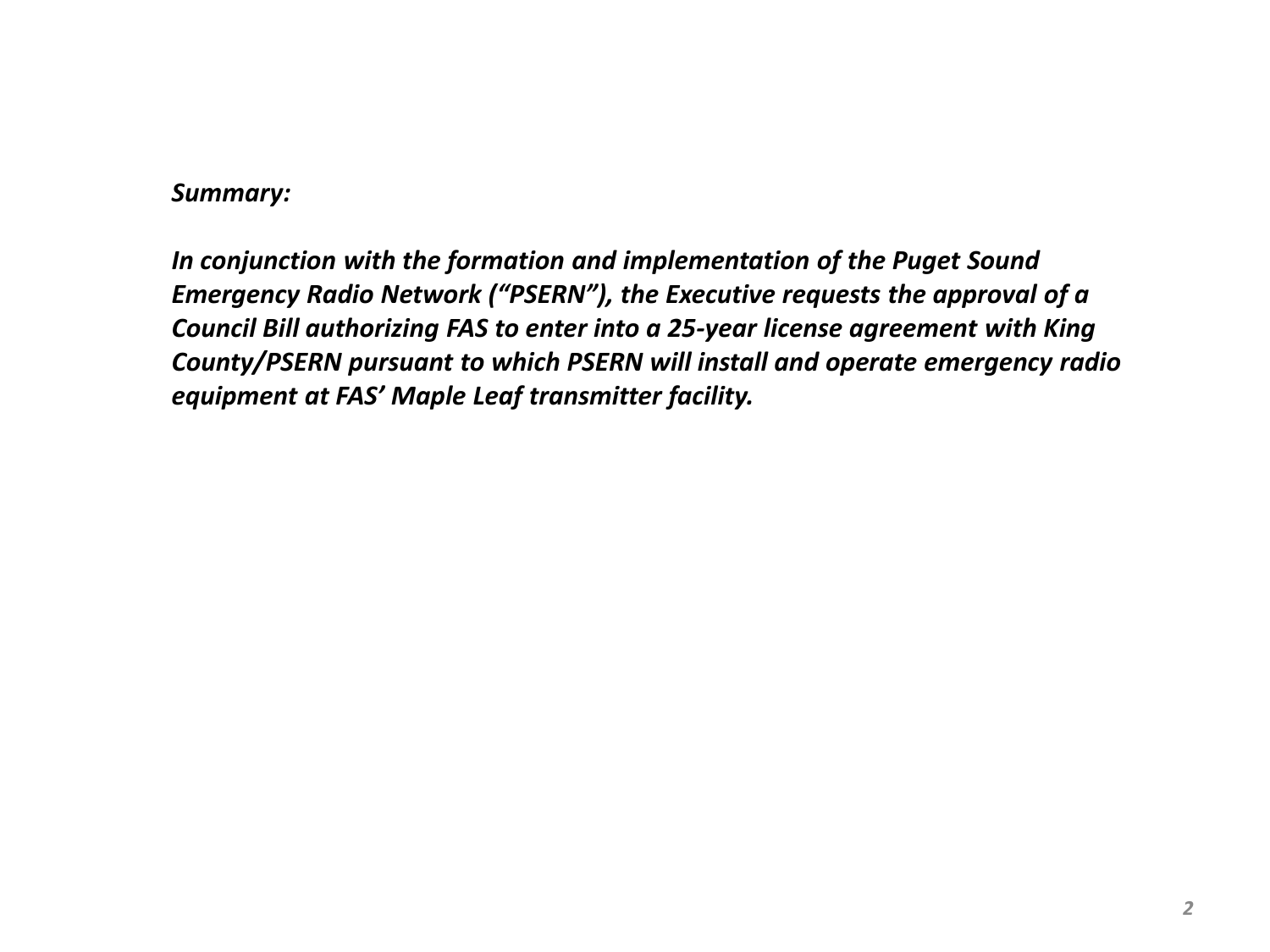- In 2015, voters approved a \$273 million levy to upgrade King County's aging emergency radio network.
- A non-profit corporation, PSERN, is being established to manage the network.
- As the agent for PSERN, King County identified FAS' Maple Leaf transmitter facility as a preferred site for PSERN's communication facilities.
- The City of Seattle will be a subscriber to the PSERN.
- **FAS** and King County reached agreement on the terms and conditions of a license agreement that will govern PSERN's use of the Maple Leaf transmitter facility.
- PSERN will pay FAS approximately \$30,000 in annual rent, allowing FAS to recover some of the costs associated with the recent redevelopment of the Maple Leaf transmitter facility.
- A second agreement between FAS and King County/PSERN to govern PSERN's use of FAS' transmitter facility at the Myrtle reservoir in West Seattle, is still being finalized.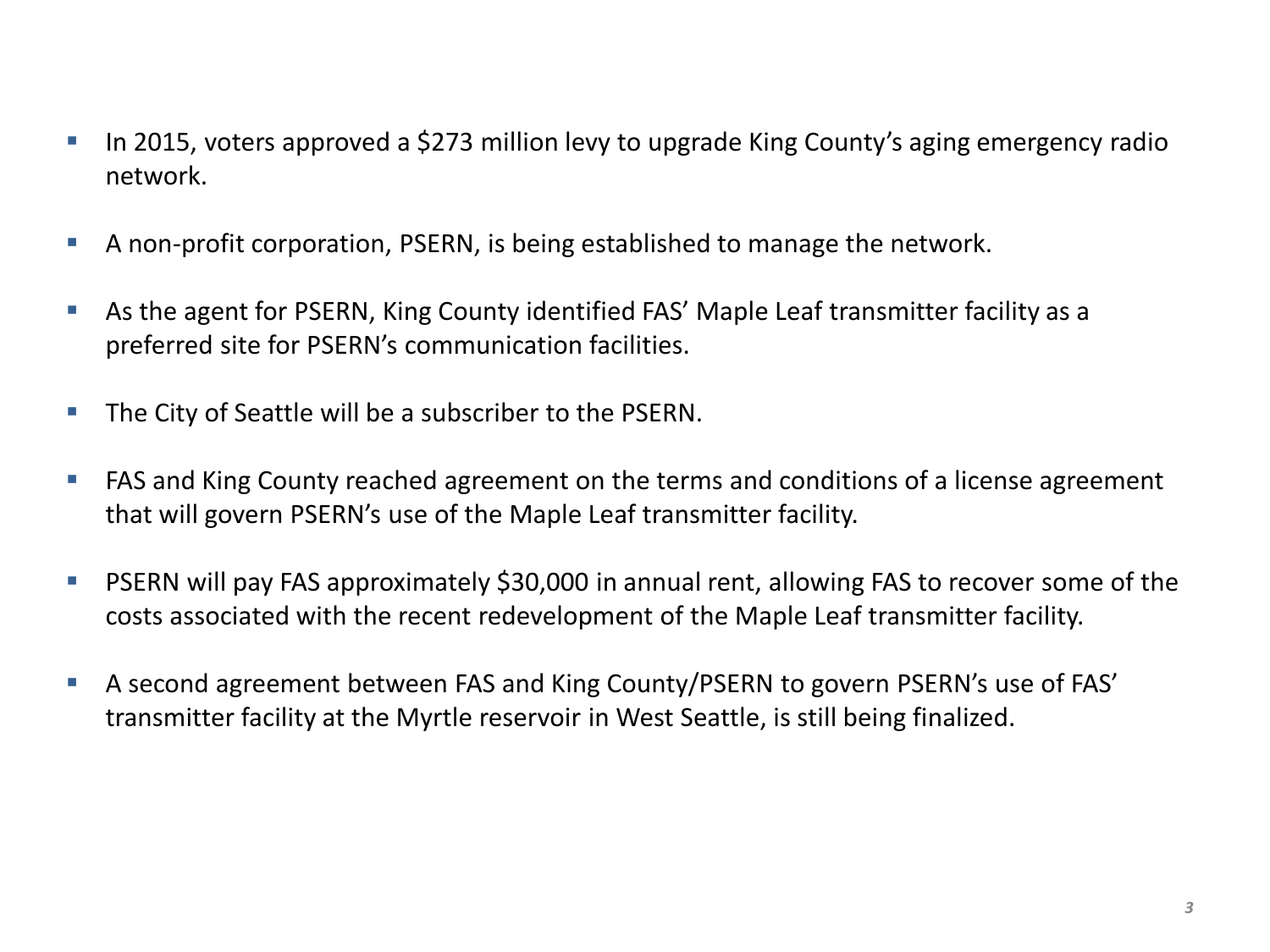# **Map depicting location of Maple Leaf Transmitter Facility**